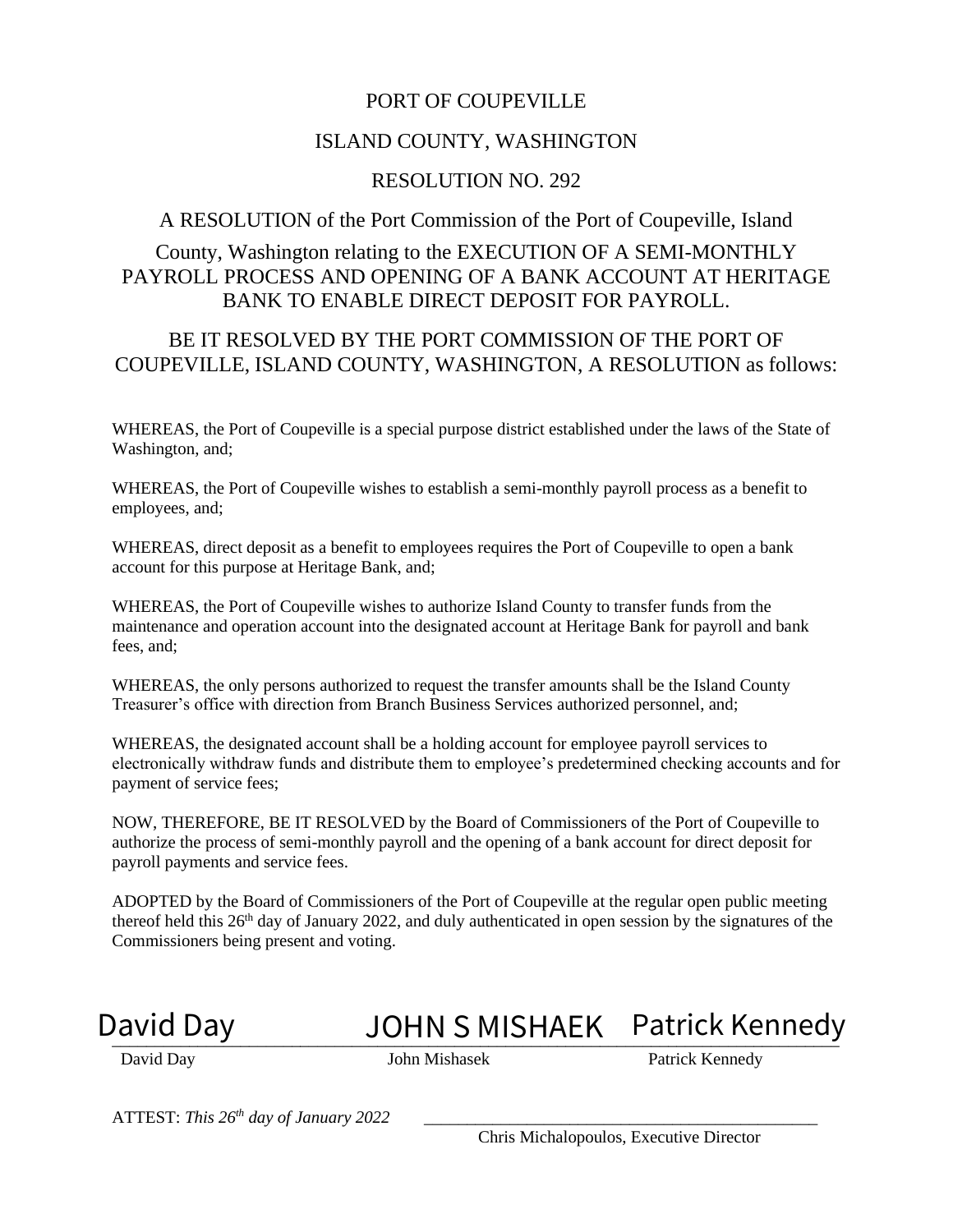Signature: 2007

**Email:** commissioner1@portofcoupeville.org

Signature: *[Patrick Kennedy](https://na3.documents.adobe.com/verifier?tx=CBJCHBCAABAARyxScGXVAPu20xbSRtWK5Hlsfgzf8xj7)*<br>Patrick Kennedy (Jan 31, 2022 17:56 PST)

**Email:** commissioner 3@portofcoupeville.org

for SMissour Signature:  $\frac{2}{JOMNS}$ 



[David Day \(Jan 29, 2022 15:01 PST\)](https://na3.documents.adobe.com/verifier?tx=CBJCHBCAABAARyxScGXVAPu20xbSRtWK5Hlsfgzf8xj7)<br>
commissioner1@portofcoupeville.org<br> **Email:** Commissioner2@portofcoupeville.org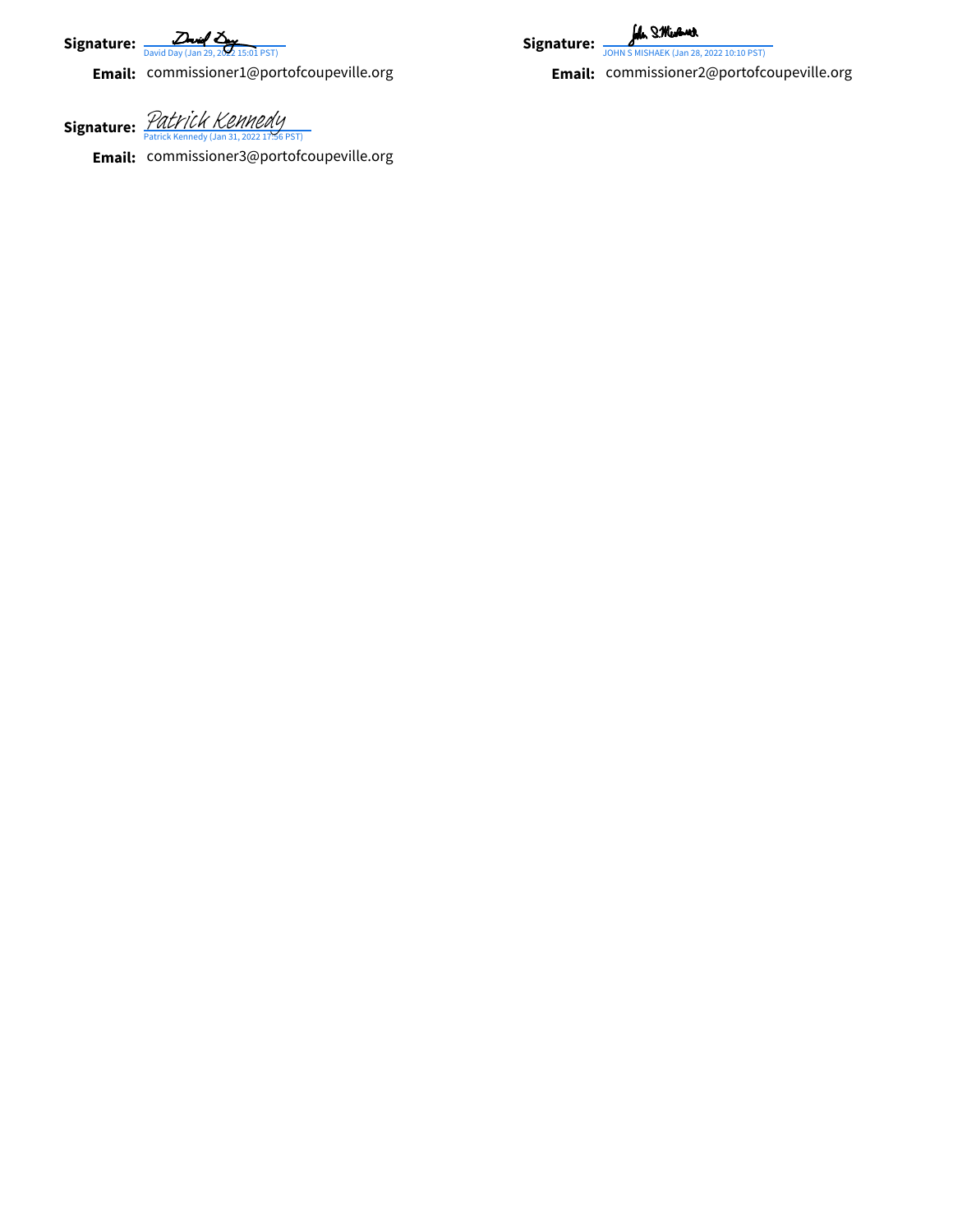# Resolution 292 Semi Monthly Payroll and Checking Account for Direct Deposit

Final Audit Report 2022-02-01

| Created:        | 2022-01-28                                       |
|-----------------|--------------------------------------------------|
| By:             | Kelly Webb (adminassistant@portofcoupeville.org) |
| Status:         | Signed                                           |
| Transaction ID: | CBJCHBCAABAARyxScGXVAPu20xbSRtWK5Hlsfgzf8xj7     |
|                 |                                                  |

### "Resolution 292 Semi Monthly Payroll and Checking Account for Direct Deposit" History

- **D** Document created by Kelly Webb (adminassistant@portofcoupeville.org) 2022-01-28 - 6:04:34 PM GMT- IP address: 66.235.71.5
- Document emailed to David Day (commissioner1@portofcoupeville.org) for signature 2022-01-28 - 6:05:59 PM GMT
- Document emailed to JOHN S MISHAEK (commissioner2@portofcoupeville.org) for signature 2022-01-28 - 6:05:59 PM GMT
- Document emailed to Patrick Kennedy (commissioner3@portofcoupeville.org) for signature 2022-01-28 - 6:05:59 PM GMT
- Email viewed by JOHN S MISHAEK (commissioner2@portofcoupeville.org) 2022-01-28 - 6:08:59 PM GMT- IP address: 76.28.202.109
- $\mathscr{O}_\bullet$  Document e-signed by JOHN S MISHAEK (commissioner2@portofcoupeville.org) Signature Date: 2022-01-28 - 6:10:08 PM GMT - Time Source: server- IP address: 76.28.202.109
- **Email viewed by David Day (commissioner1@portofcoupeville.org)** 2022-01-29 - 10:56:52 PM GMT
- $\mathscr{O}_0$  Document e-signed by David Day (commissioner1@portofcoupeville.org) Signature Date: 2022-01-29 - 11:01:48 PM GMT - Time Source: server
- Email viewed by Patrick Kennedy (commissioner3@portofcoupeville.org) 2022-02-01 - 1:46:16 AM GMT
- $\mathscr{D}_{\mathbf{G}}$  Document e-signed by Patrick Kennedy (commissioner3@portofcoupeville.org) Signature Date: 2022-02-01 - 1:56:37 AM GMT - Time Source: server